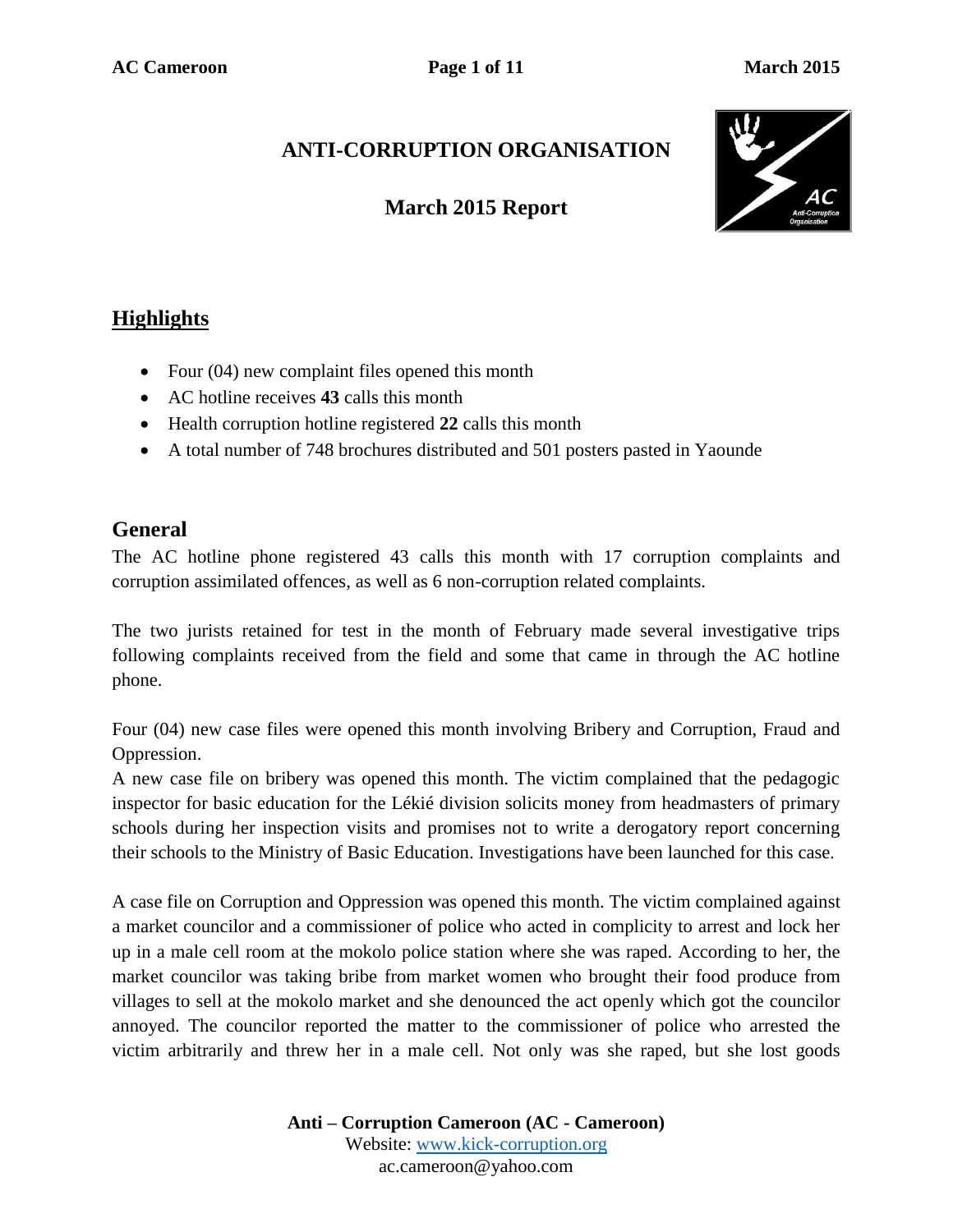amounting close to 1.8million and physical cash of 225,000 FCFA.AC intends to get a lawyer to handle this case after the necessary need for case replication has been fulfilled.

Another case file on fraud and embezzlement was opened this month. The victim complained that his pension (9million) which had been processed since 2013 was released for payment into the International Bank of Cameroon for Savings and Credit (BICEC) by the Ministry of Finance MINFI but when he goes to collect the money, the bank tells him there is no money in his account. He reported to MINFI and was asked to go resolve the matter with the bank. The bank now claims not to have the bank account details because the account was closed. AC has advised the victim to use a bailiff order that will force the bank to provide the bank details of the account in question.

Another complaint file on fraud was opened this month. The complainant complained against a teacher who lives in Germany since 2011 but his wife collects his monthly salary in Cameroon. His course, philosophy is not taught by anyone and the students' studies have been affected. AC has launched investigations of this case.

Brochure distribution and poster pasting have been the major activities carried out this month in order to recruit victims of corruption. Posters were pasted and brochures distributed in corruption hotspots in and around the Ekounou and main court houses, Province, Obili, Bonamoussadi, Cradat, Ngoa-ekelle and the Acacias, Ekounou, Mvog-mbi, Mfoundi and Mokolo markets in Yaounde.

Case follow-up this month continues with the old case of motor bike riders against the head of the Nkolbisson municipal storeroom still at the level of hearings in the high court in Yaoundé. The defendant does not attend hearings making it difficult for the case to advance. AC is pushing for the defendant to be tried in absentia.

A decision was reached at the court proceeding case opened last month on extortion closely followed by AC. The victim was extorted 400,000 FCFA by a supposedly journalist while trying to buy a piece of land. The offender was judged in absentia and sentenced to 1year imprisonment, with a fine of 800,000 FCFA and 75,000 FCFA to be paid as court fees.

AC is still waiting to hear the results of the decisions reached at in the case of the concrete dealer against the Sheriff of the civil engineering unit of the military base located at Olembe being resolved following military rules. The colonel in charge of the case had asked AC to wait as deliberations are still ongoing but because it is taking too long, AC intends to get in touch with the colonel again early April.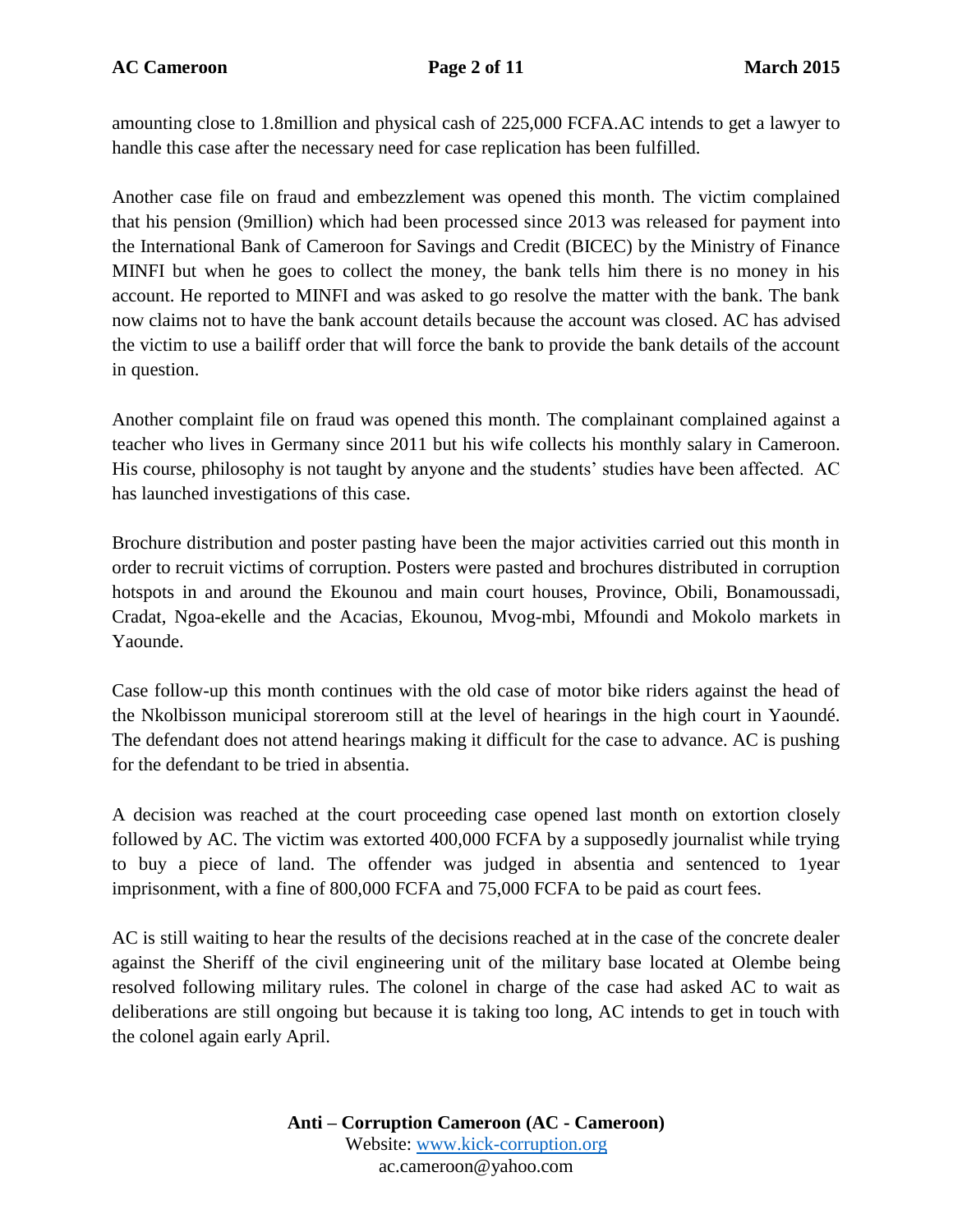# **AC Hotline Phone**

The AC hotline phone registered 47 calls this month with 17 corruption complaints and corruption assimilated offences, as well as 6 non-corruption related complaints as represented below.



86% of calls were responsive this month while 14% of callers' phone was unavailable or they did not respond to calls



52% of complaints this month were corruption complaints while 30% of callers deposited complaints which were not related to corruption. 18% of callers did not deposit any complaint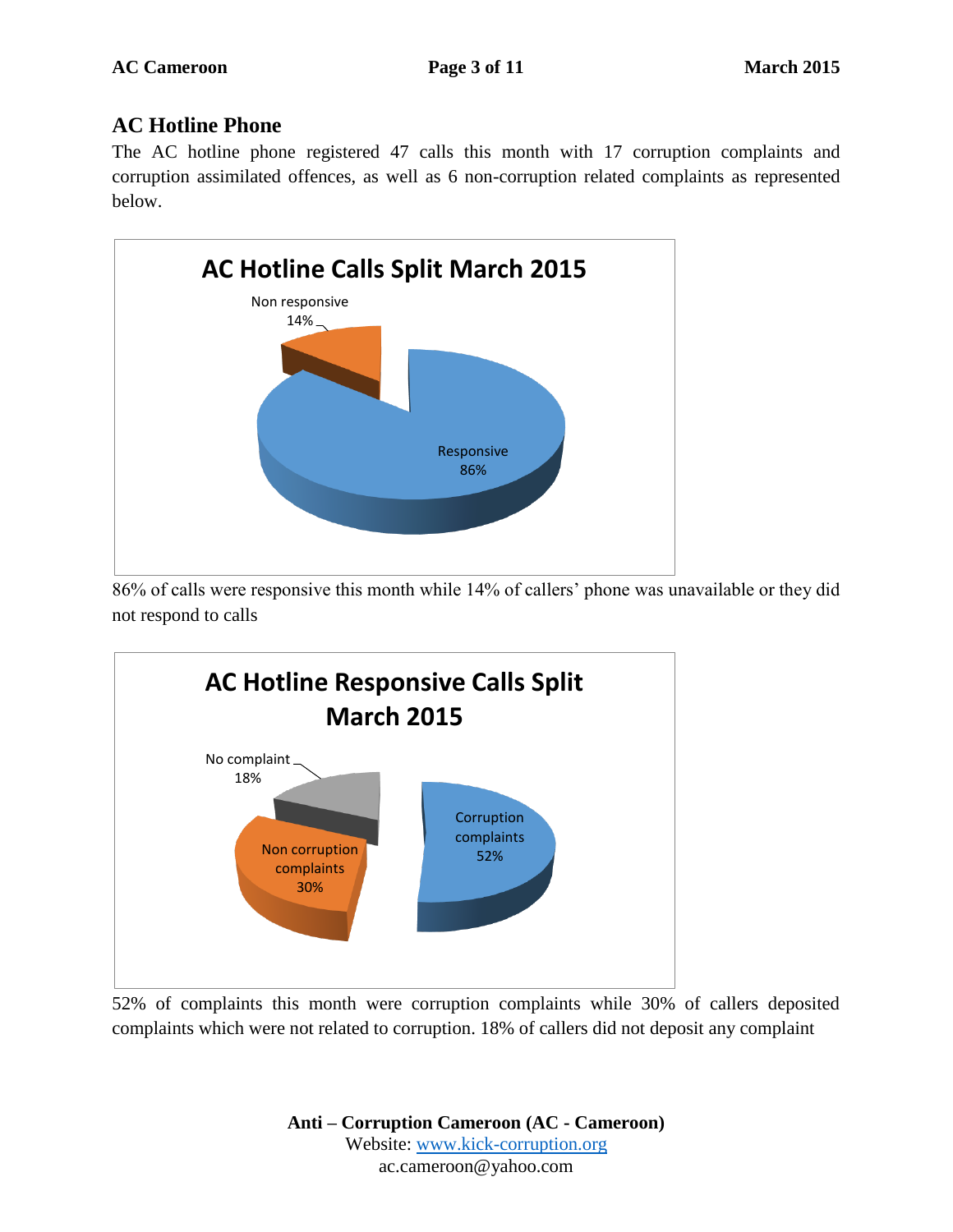

Bribery had the highest percentage of complaints deposited this month with 46%, followed by complaints on fraud with 21%, Abuse from forces of law and order with 17%, embezzlement with 12% and lastly indulgence which has 4%.



50% of non-corruption complaints this month were on private problems, followed by complaints on breach of contract and debt recovery problems which both have 17%, abusive dismissal and breach of trust complaints which both have 8%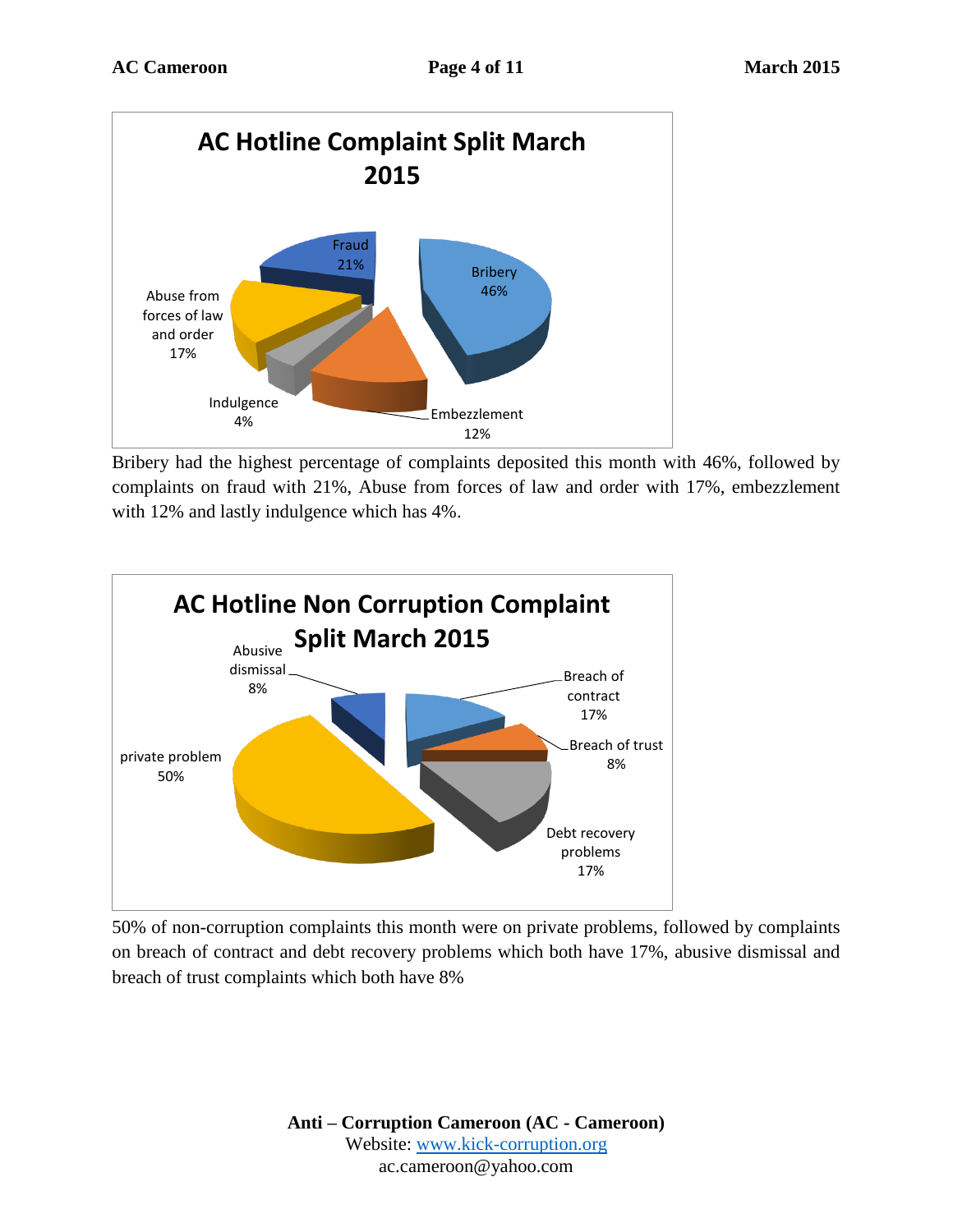## **Gender**



This month of March 2015, 79% of calls were registered from the male gender while the female gender registered 21% of calls.

# **Age-Range of callers**



The adult age-range participated more with 61% of calls, followed by the youth age-range with 28% and lastly the elderly age-range which participated with 11%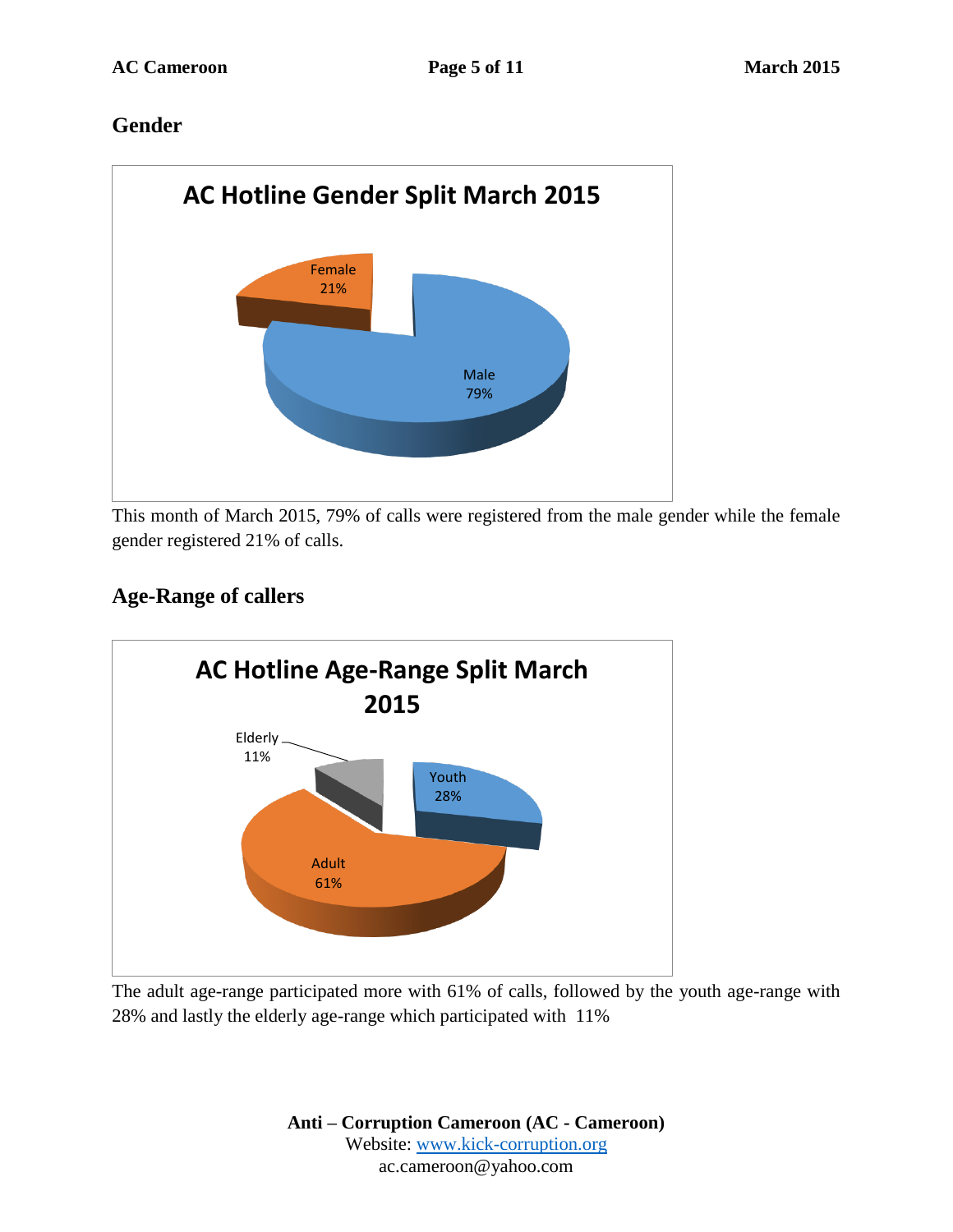#### **Regional Representation**



The Center region participated most with 45% of calls, the Littoral region with 18% of calls, the East and South West both have 14% of calls and lastly the North West which has just 9% of calls.

#### **Email/postal complaints**

Two complaints were received through the AC email address. The first case is on Bribery and Corruption in the civil service and the second involving fraud and embezzlement regarding retirement benefits.

#### **Investigations**

Investigations are ongoing on a case file on bribery opened this month. The victim deposited a complaint against the pedagogic inspector of basic education for the Lékié division in the Center region. She explained that the inspector solicits money from headmasters of primary schools ahead of her inspection visits and promises not to write a derogatory report concerning their schools to the Ministry of Basic Education. Investigations have been launched on this case.

Investigations were carried out on a new case file opened this month on Corruption and Oppression. The victim complained against a market councilor and a commissioner of police who acted in complicity to arrest and lock her up in a male cell room at the mokolo police station where she was raped. According to her, the market councilor was taking bribe from market women who brought their food produce from villages to sell at the mokolo market and she denounced the act openly which got the councilor annoyed. The councilor then reported the matter to the commissioner of police who arrested the victim arbitrarily and threw her into a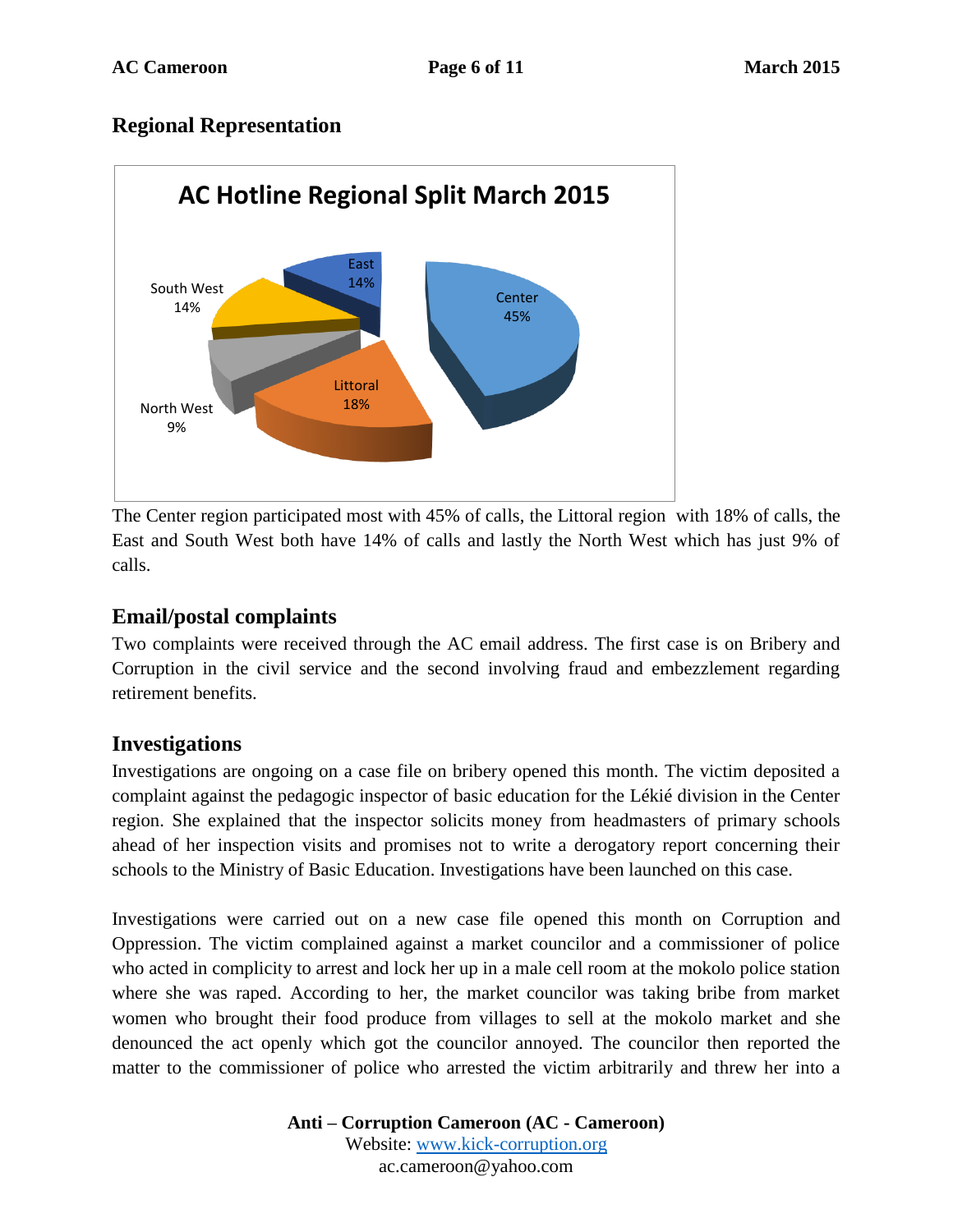male cell. She lost goods amounting close to 1.8million frs and physical cash of 225,000 FCFA because of her arrest. The interesting fact in the case is that the victim has deposited the complaint at the General Delegation of National Security, at the Yaounde state counsel's office and at the National Anti-Corruption Organ (CONAC) but found out on each occasion during follow-up that her complaint files were missing from all the structures. Each time she deposits a complaint, the offenders come to her with a torn copy of the complaint and told her that there is no way in this country where she can deposit a complaint without them knowing. AC intends to get a lawyer to handle this case after the necessary steps for case replication has been fulfilled.

Another case file on fraud and embezzlement was opened this month. The victim complained that his pension (9million) which had been processed since 2013 was released for payment into the International Bank of Cameroon for Savings and Credit (BICEC) by the Ministry of Finance MINFI but when he goes to collect the money, the bank told him there is no money in his account. He reported to MINFI and was asked to go resolve the matter with the bank. The bank now claims not to have the bank account details because the account was closed. What is interesting in this case is the fact that both the workers at the MINFI and the bank refuse to attend to the victim. One of the workers at the MINFI even went ahead to ask him what he had worked to be in possession of 9million francs CFA. AC has advised the victim to use a bailiff order that will force the bank to provide the bank details of the account in question.

Investigations are also ongoing on a fraud complaint file opened this month. The complainant complained against a teacher who lives in Germany since 2011 but his wife collects his monthly salary in Cameroon. His course, philosophy is not taught by anyone and the students' studies have been affected. AC has launched investigations of this case.

Investigations were also necessary in a corruption and oppression case file followed-up this month. The victim, the newly appointed delegate of livestock of Tombel in the South West region called to complain that the former delegate has refused to hand over to him even with the intervention of their superiors. The victim now feels threatened after he wrote letters to the Minister of Fishery, Livestock and Animal Husbandry (MINEPIA) to denounce this act but the former delegate came up to him with threats that she has put people in the ministry to destroy all his letters so the minister cannot receive them.

#### **Legal follow-up**

Case follow-up this month continues with the old case of motor bike riders against the head of the Nkolbisson municipal storeroom still at the level of hearing in the high court in Yaounde. The defendant does not attend hearings making it difficult for the case to advance. AC is pushing for the defendant to be tried in absentia.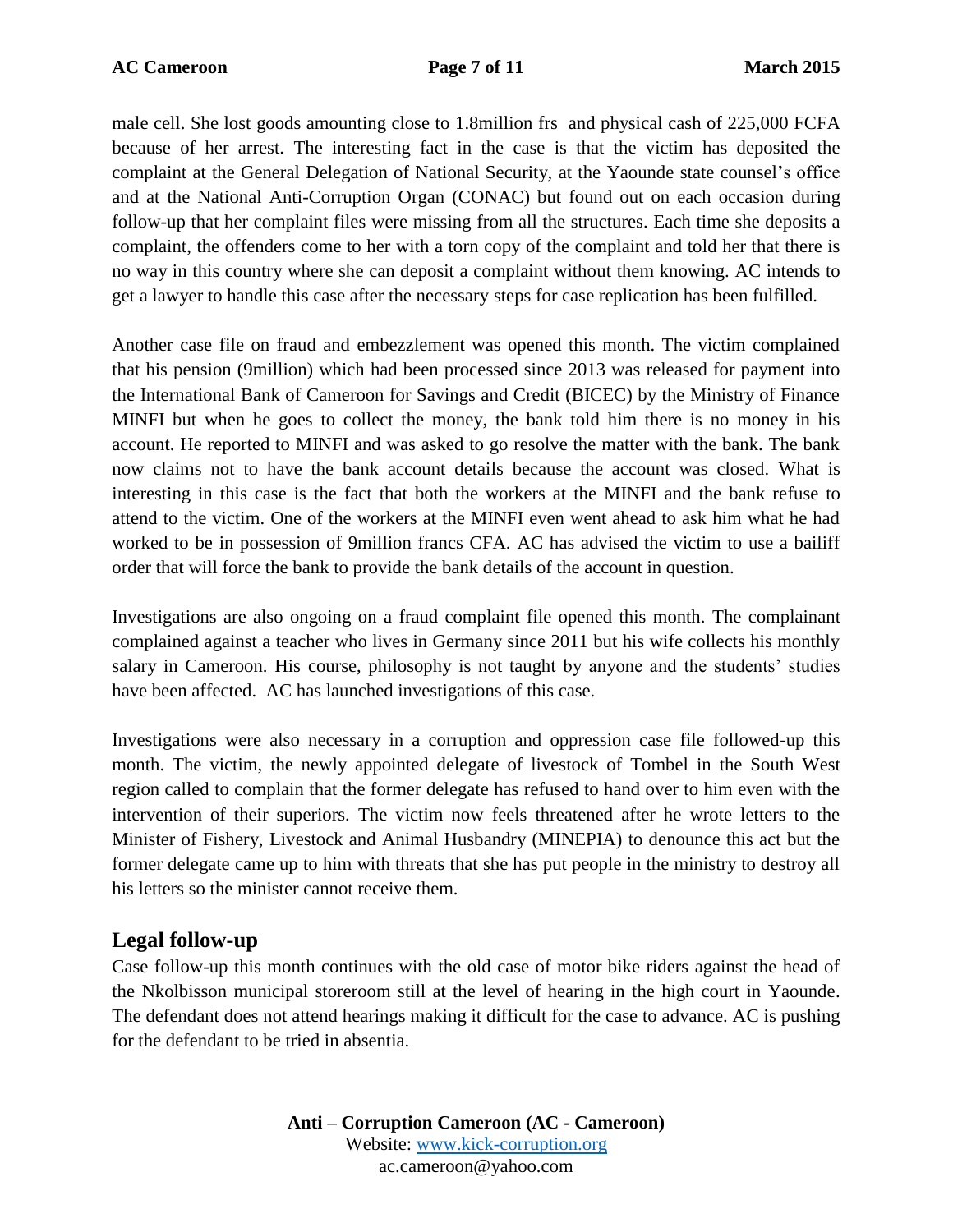A decision was reached at the court proceeding case opened last month on extortion closely followed by AC. The victim was extorted 400,000 FCFA by a supposedly journalist while trying to buy a piece of land. The offender was judged in absentia and sentenced to 1year imprisonment, with a fine of 800,000 FCFA and 75,000 FCFA to be paid as court fees.

AC is still waiting to hear the results of the decisions arrived at in the case of the concrete dealer against the Sheriff of the civil engineering unit of the military base located at Olembe being resolved following military rules. The colonel in charge of the case had asked AC to wait as deliberations are still ongoing but because it is taking too long, AC intends to get in touch with the colonel again early April.

### **Management**

The two jurists retained for testing in the month of February are currently being evaluated.

# **Health Corruption Hotline**

Calls received through the Health Corruption hotline phone continue to decrease from last month's calls. 22 calls came in through the health corruption hotline phone with 1 complaint on HIV/AIDS. The data has been analyzed and is represented on charts as seen below



82% of calls through the health corruption hotline phone were responsive while 18% were non responsive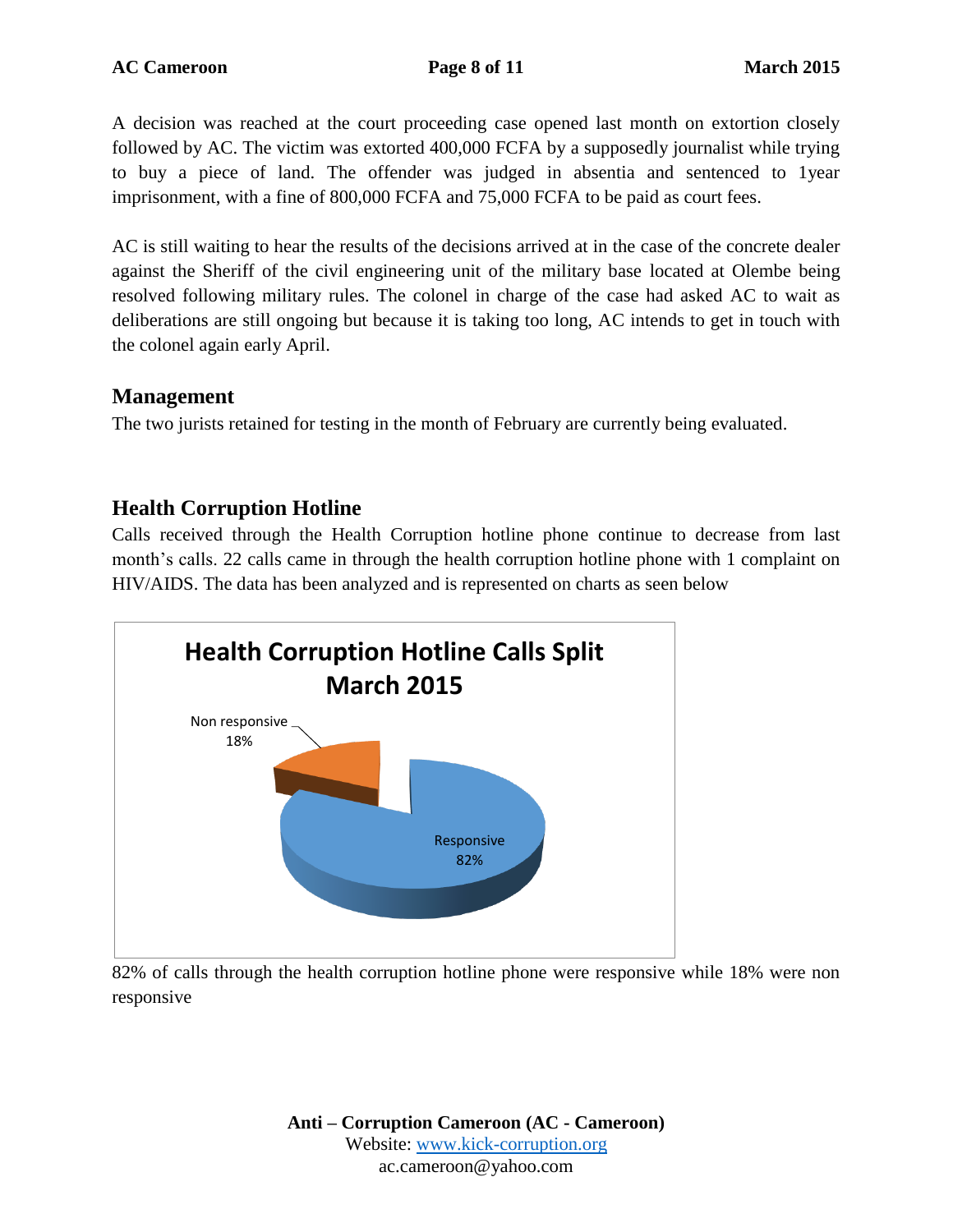

This month of March 2015, 67% of complaints were against stolen medications from hospital patients while 33% of complaints were on inaccessibility to HIV/AIDS treatment



# **Gender**

75% of health corruption calls this month was from the male gender while the female gender registered just 25% of calls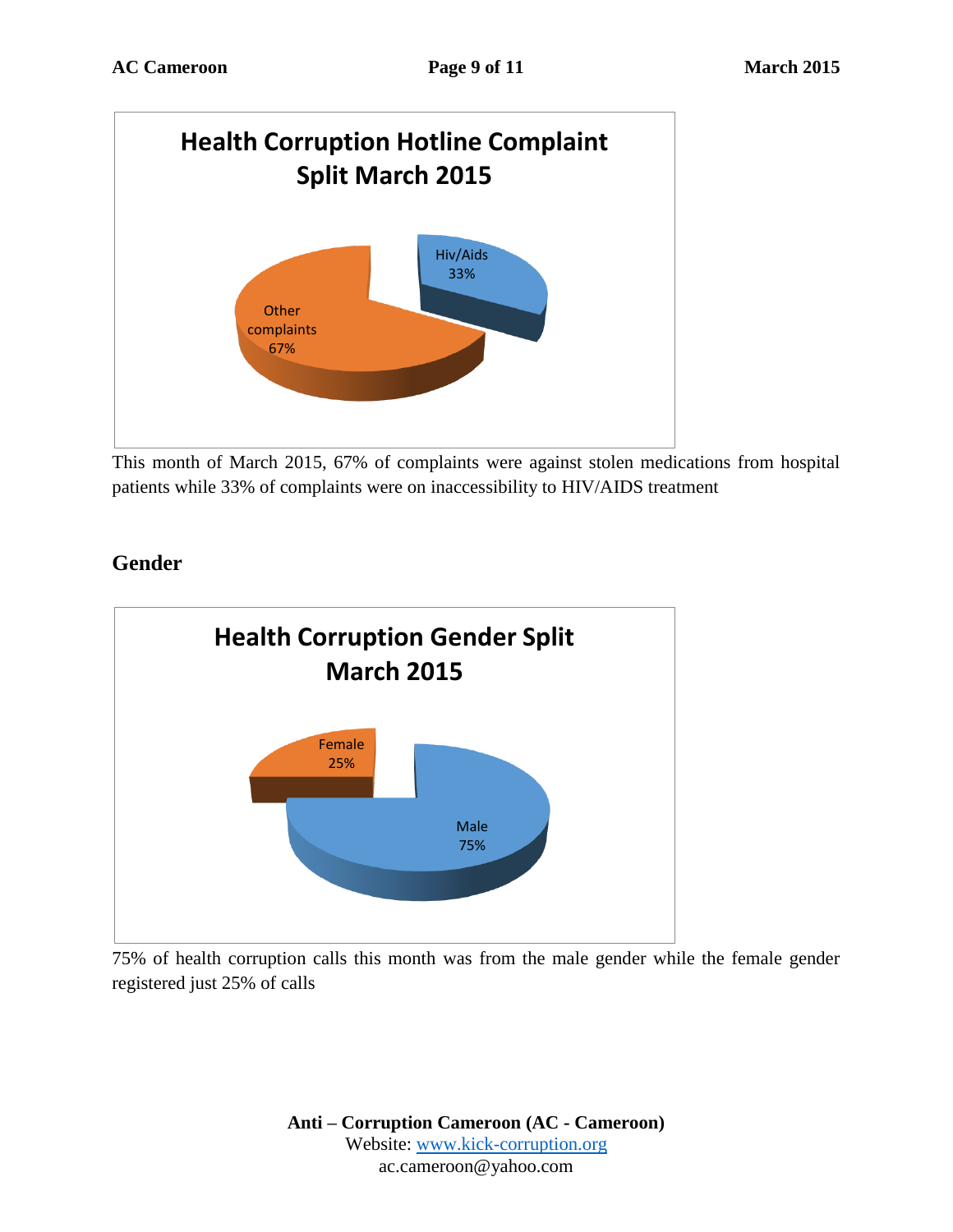### **Age-range of callers**



This month of March 2015, 50% of calls were received from both the adult and youth age-range groups while the elderly age-range did not participate in calls this month

## **Regional representation**



This month of March 2015, both the Center and Adamawa regions participated with 29% of calls, followed by the South West, North West and West regions which all have 14% each of calls.